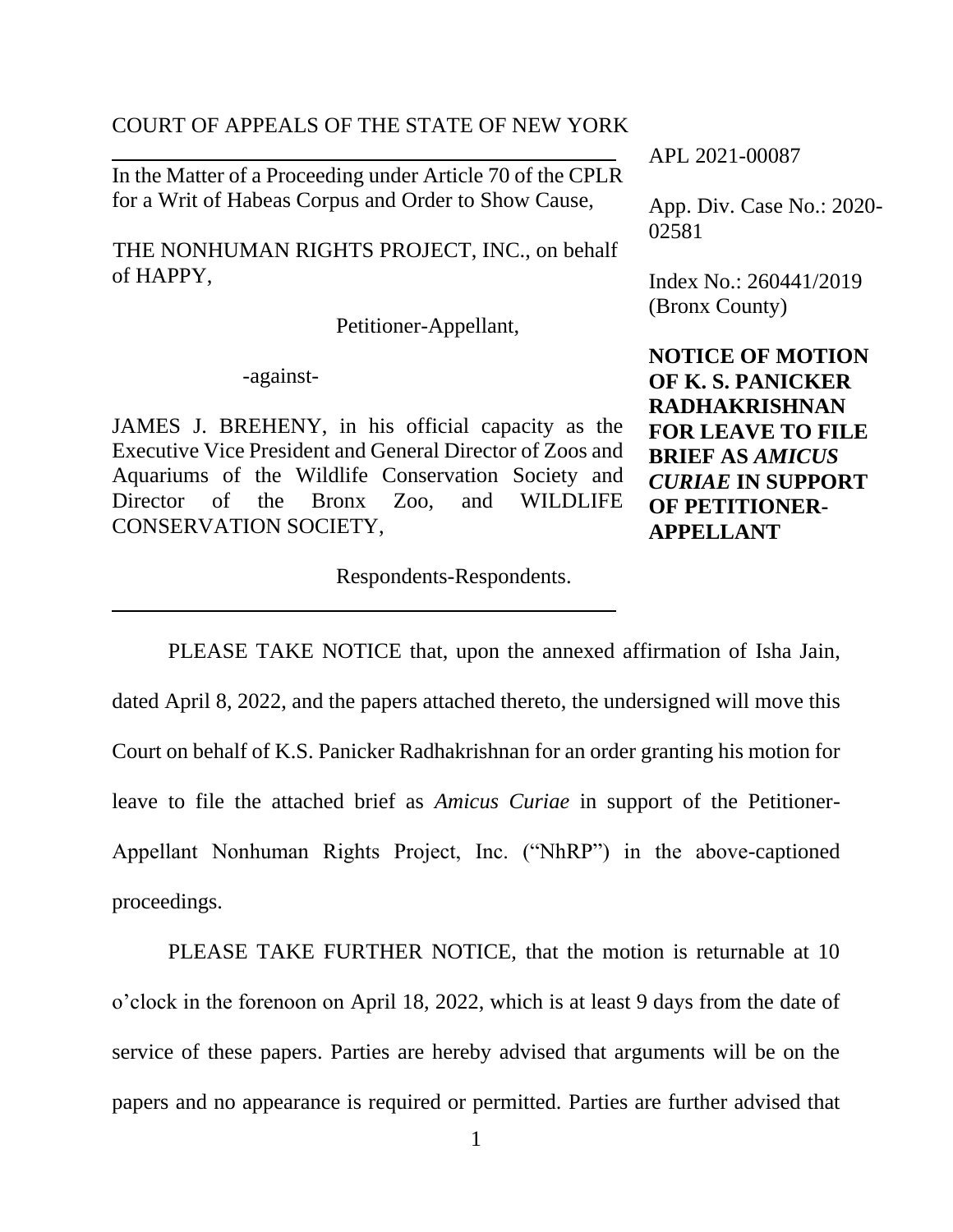answering papers, if any, must be served and filed in the Court of Appeals with proof of service on or before the return date of this motion.

Dated: April 8, 2022 Respectfully submitted,

 $Bv:$ Isha Jain

3435 R St. NW, Apt 22 Washington, DC 20007 Tel.: (617) 386-3310 isha.j95@gmail.com *Attorney for Amicus Curiae*

TO:

Elizabeth Stein, Esq. NONHUMAN RIGHTS PROJECT, INC. 5 Dunhill Road New Hyde Park, NY 11040 Tel.: (516) 747-4726 Fax: (516) 294-1094  $-$  and  $-$ Steven M. Wise, Esq. NONHUMAN RIGHTS PROJECT, INC. 5195 NW 112th Terrace Coral Springs, FL 33076 Tel.: (954) 648-9864 *Attorneys for Petitioner-Appellant*

K Kenneth A. Manning, Esq. William V. Rossi, Esq. PHILLIPS LYTLE LLP One Canalside 125 Main Street Buffalo, New York 14203 Tel: (716) 847-8400 *Attorneys for Respondents-Respondents*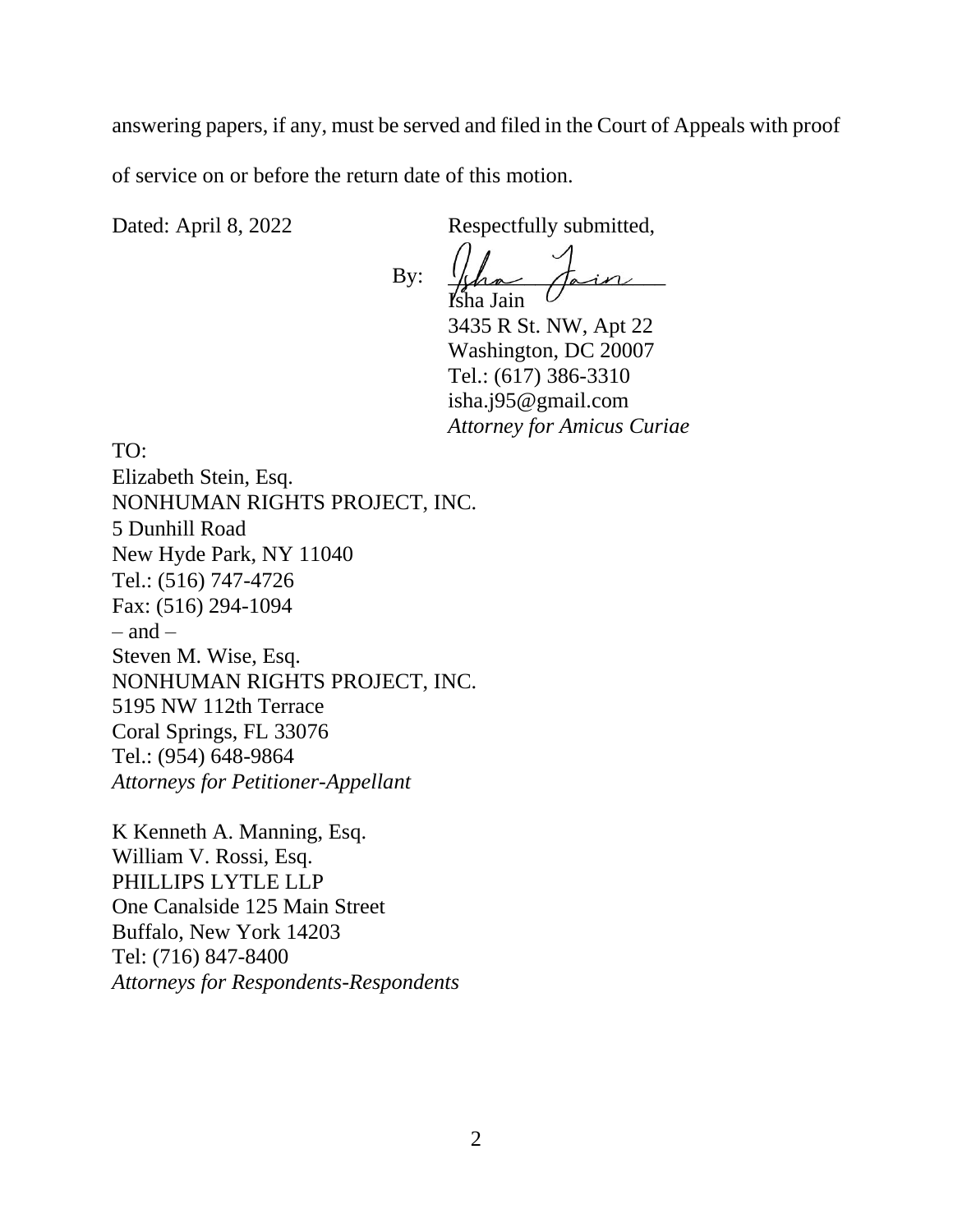#### COURT OF APPEALS OF THE STATE OF NEW YORK

In the Matter of a Proceeding under Article 70 of the CPLR for a Writ of Habeas Corpus and Order to Show Cause,

 THE NONHUMAN RIGHTS PROJECT, INC., on behalf of HAPPY,

Petitioner-Appellant,

-against-

JAMES J. BREHENY, in his official capacity as the Executive Vice President and General Director of Zoos and Aquariums of the Wildlife Conservation Society and Director of the Bronx Zoo, and WILDLIFE CONSERVATION SOCIETY,

Respondents-Respondents.

APL-2021-00087

App. Div. Case No.: 2020- 02581

Index No.: 260441/2019 (Bronx County)

**AFFIRMATION OF ISHA JAIN IN SUPPORT OF MOTION OF K.S. PANICKER RADHAKRISHNAN FOR LEAVE TO FILE BRIEF AS** *AMICUS CURIAE* **IN SUPPORT OF PETITIONER-APPELLANT**

I, Isha Jain, hereby affirm under penalty of perjury:

1. I am an attorney duly admitted to practice in the courts of the State of New York. I submit this affirmation on behalf of K.S. Panicker Radhakrishnan in support of his motion for leave to file the attached brief as *Amicus Curiae* in support of the Petitioner-Appellant Nonhuman Rights Project, Inc. ("NhRP") in its appeal before this Court in the above-captioned proceedings. I am not a party to this proceeding, nor do I represent any of the parties to it.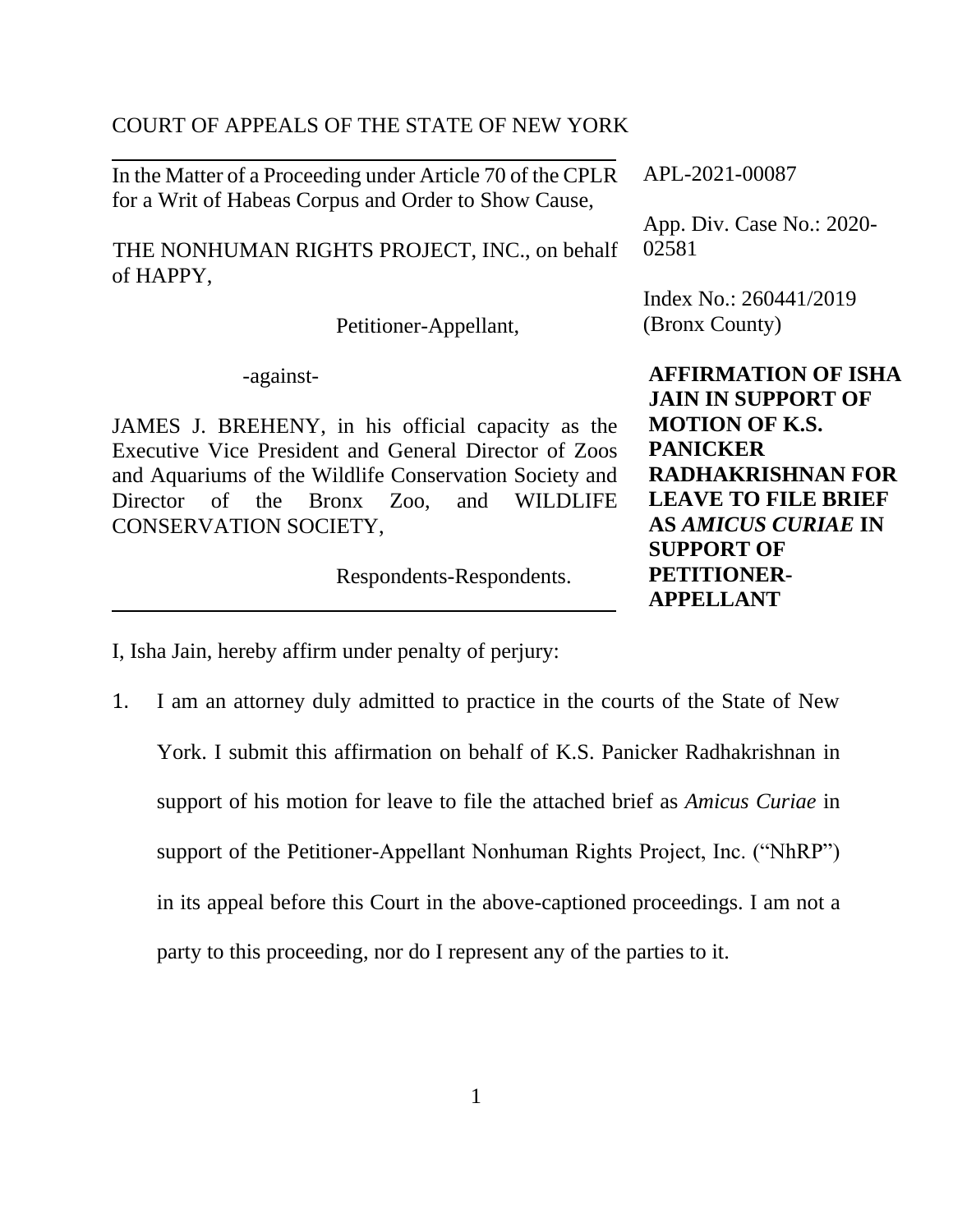- 2. Pursuant to Rule 500.23 of the Rules of Practice of this Court, the proposed *Amicus Curiae* brief has identified arguments that might otherwise escape the Court's consideration and would be of assistance to the Court.
- 3. No party's counsel contributed content to the brief or participated in the preparation of the brief in any other manner.
- 4. Amicus has not submitted a brief in this case prior to this one.
- 5. The Petitioner-Appellant funded the costs of printing, filing, and serving the brief and motion in support. No other person or entity, other than movants or movants' counsel, contributed money that was intended to fund preparation or submission of the brief.

WHEREFORE, I respectfully request that this Court enter an order: (i) granting Amicus' motion for leave to file the annexed brief; (ii) accepting the brief that has been filed and served along with this motion, and; (iii) granting such other and further relief as this Court deems just and proper.

Dated: April 8, 2022 Respectfully submitted,

 $Bv:$ Isha Jain

3435 R St. NW, Apt 22 Washington, DC 20007 Tel.: (617) 386-3310 isha.j95@gmail.com *Attorney for Amicus Curiae K.S. Panicker Radhakrishnan*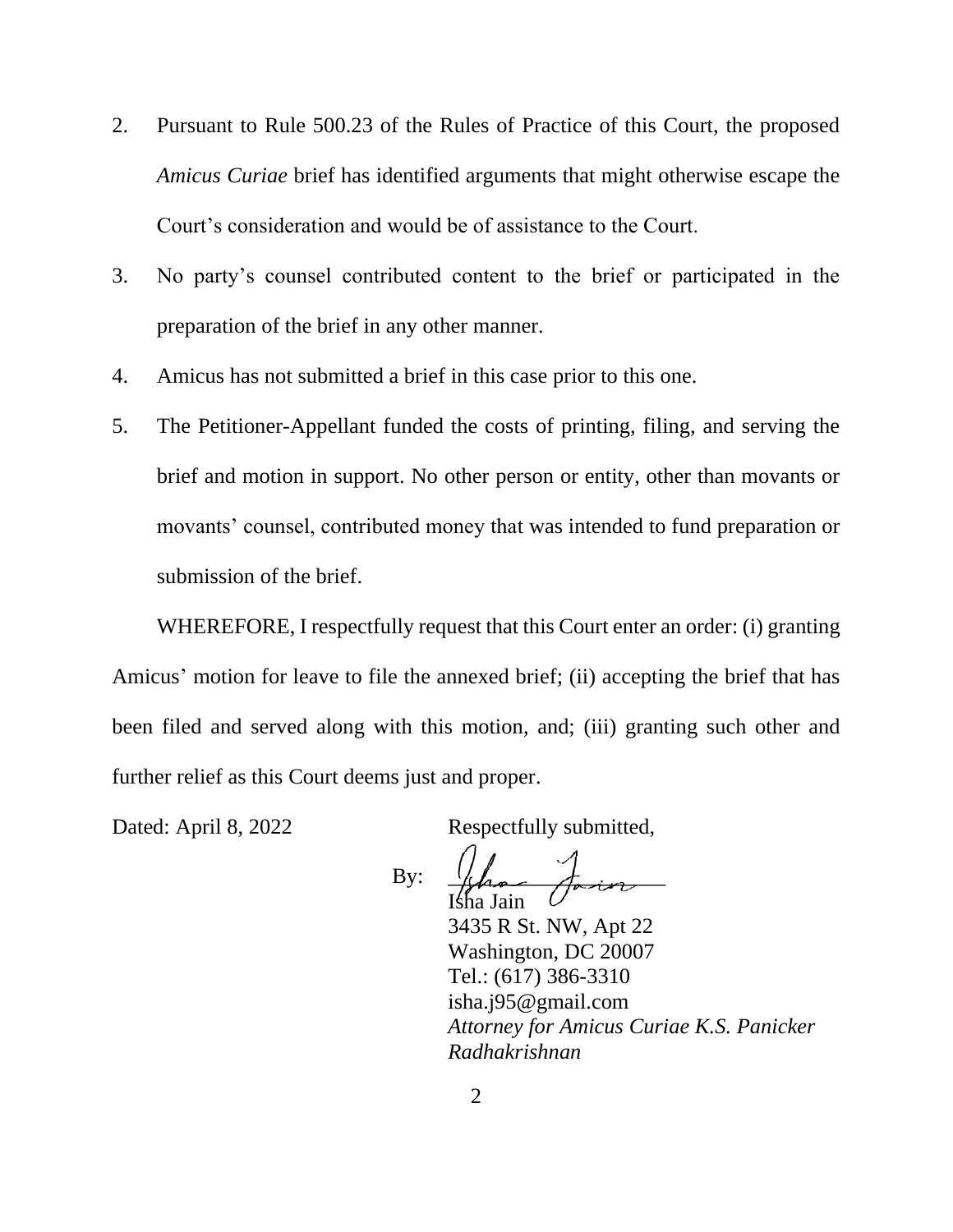**BRIEF**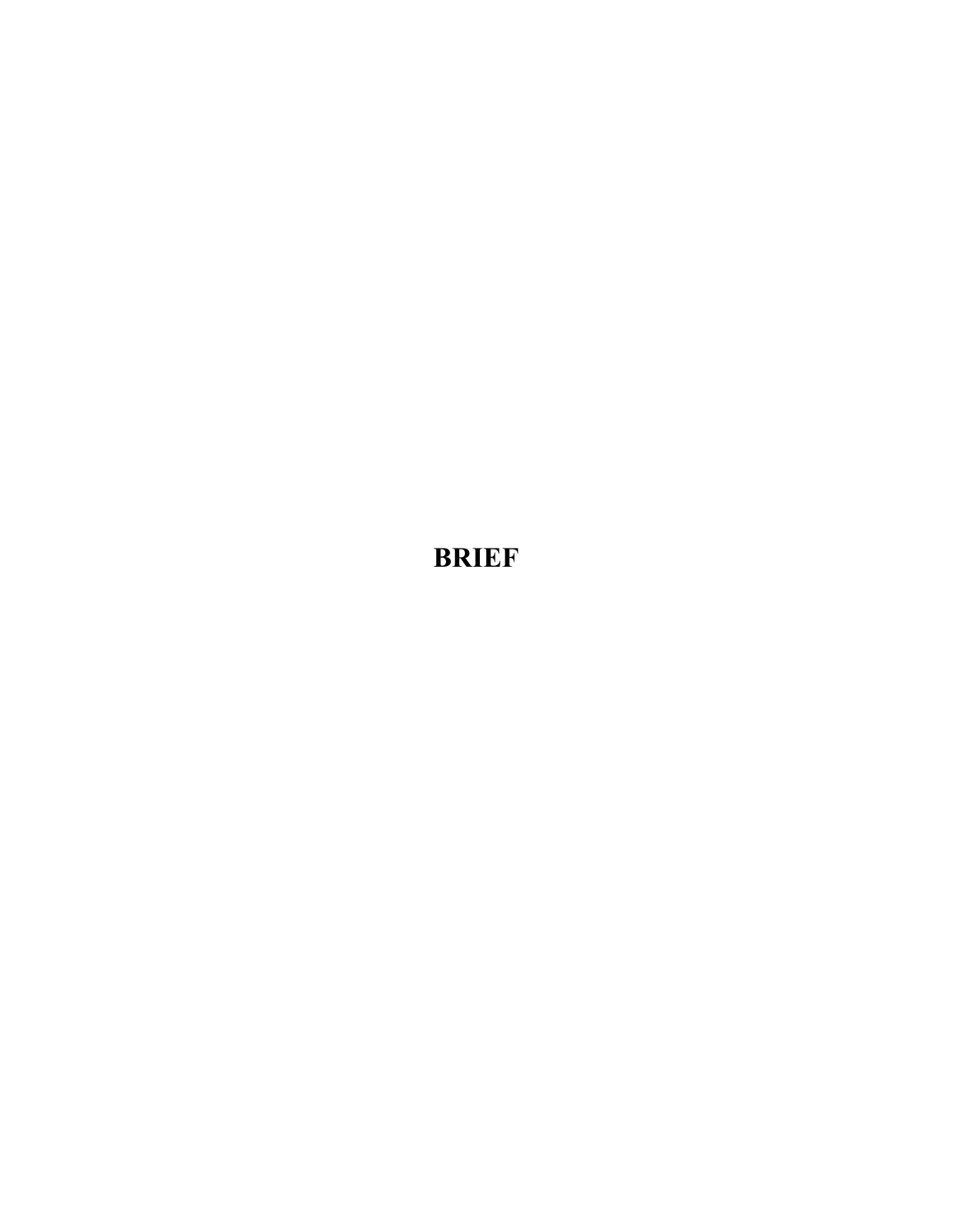# Court of Appeals

*of the*

# State of New York

In the Matter of a Proceeding under Article 70 of the CPLR for a Writ of Habeas Corpus and Order to Show Cause,

THE NONHUMAN RIGHTS PROJECT, INC., on behalf of HAPPY,

*Petitioner-Appellant,*

– against –

JAMES J. BREHENY, in his official capacity as Executive Vice President and General Director of Zoos and Aquariums of the Wildlife Conservation Society and Director of the Bronx Zoo and WILDLIFE CONSERVATION SOCIETY,

*Respondents-Respondents.*

### **BRIEF FOR** *AMICUS CURIAE* **K.S. PANICKER RADHAKRISHNAN IN SUPPORT OF PETITIONER-APPELLANT**

ISHA JAIN, ESQ. *Attorney for Amicus Curiae K.S. Panicker Radhakrishnan* 3435 R Street NW, Apt. 22 Washington, DC 20007 Tel.: (617) 386-3310 isha.j95@gmail.com

Date Completed: April 8, 2022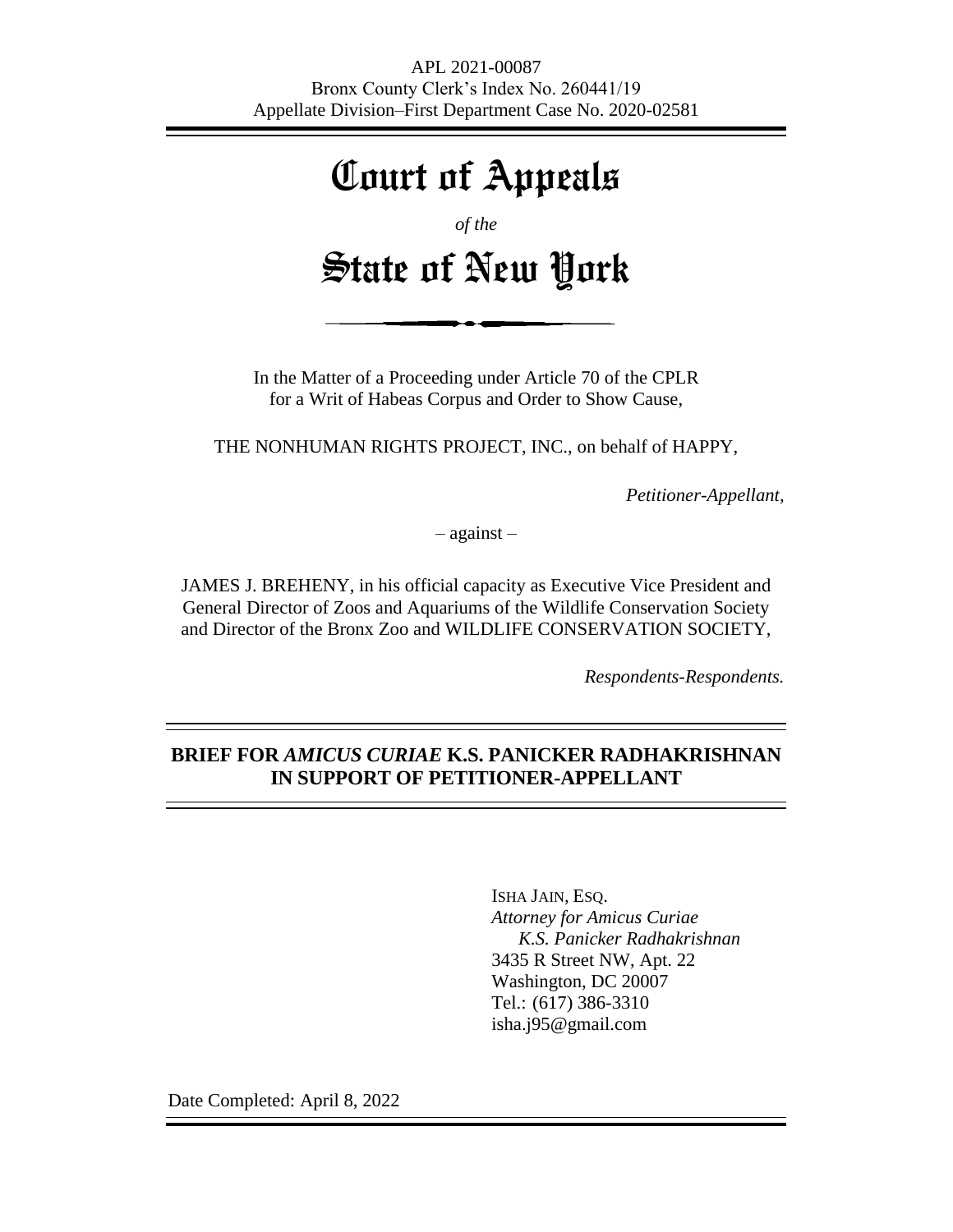## **TABLE OF CONTENTS**

| I.  |    |    |                                                      |  |  |
|-----|----|----|------------------------------------------------------|--|--|
| II. |    |    |                                                      |  |  |
| Ш.  |    |    |                                                      |  |  |
|     | 1. |    |                                                      |  |  |
|     |    | a. |                                                      |  |  |
|     |    | b. |                                                      |  |  |
|     |    | c. | Asian legal traditions should inform Happy's rights4 |  |  |
|     | 2. |    |                                                      |  |  |
|     |    | a. |                                                      |  |  |
|     |    | b. |                                                      |  |  |
|     |    | c. |                                                      |  |  |
|     |    |    | $\mathbf{i}$ .                                       |  |  |
|     |    |    | ii.                                                  |  |  |
|     |    |    | iii.                                                 |  |  |
|     | 3. |    |                                                      |  |  |
|     |    |    |                                                      |  |  |
|     |    | b. |                                                      |  |  |
|     |    | c. |                                                      |  |  |
| IV. |    |    |                                                      |  |  |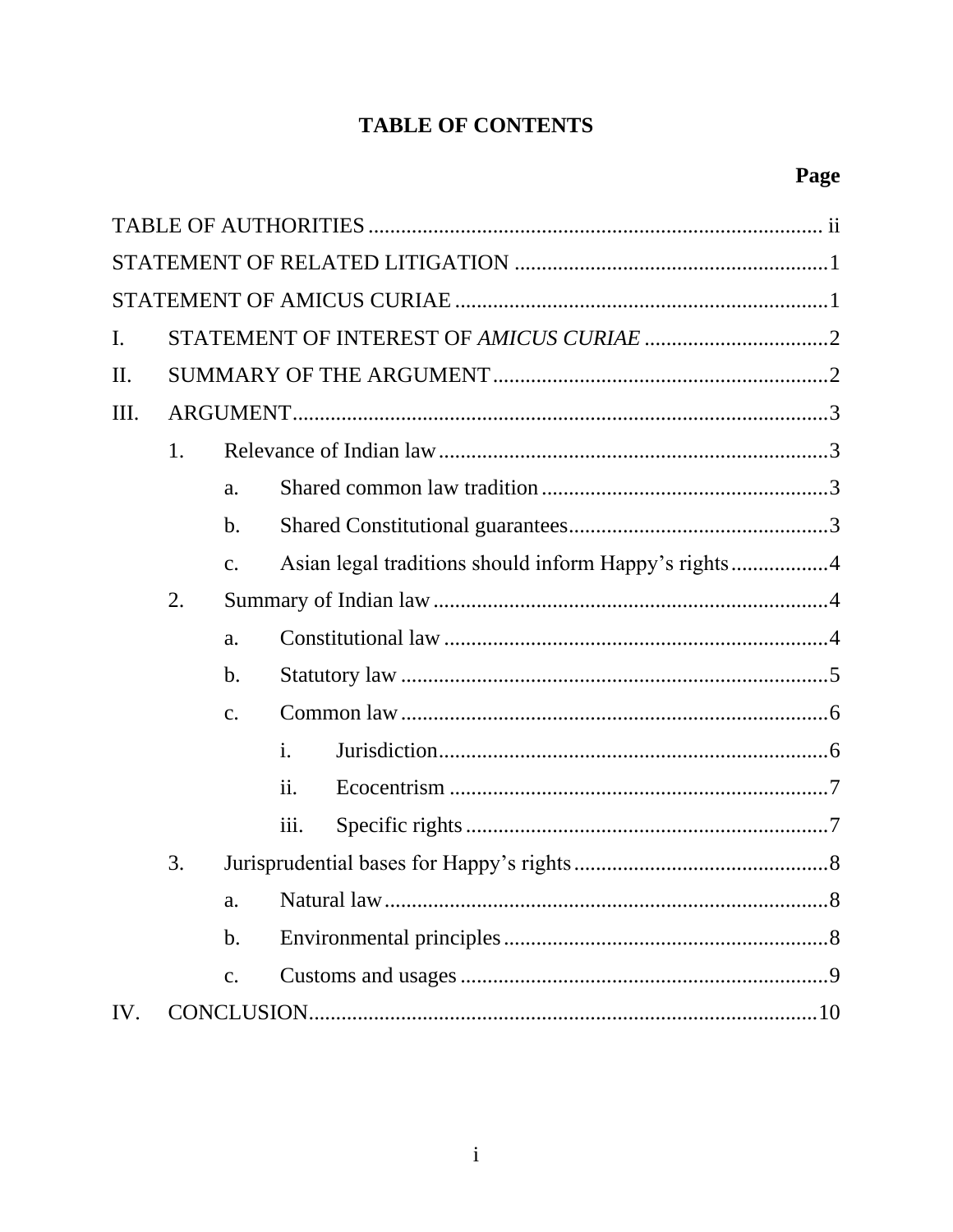## **TABLE OF AUTHORITIES**

## **Cases:**

| Abdulkadar Mohamad Azam Sheikh v. State of Gujarat,                            |
|--------------------------------------------------------------------------------|
| Animal Welfare Board of India v. A. Nagaraja and Others,                       |
| Centre for Environment Law v. Union of India,                                  |
| Hospitality Association of Mudumalai v.<br>Defence of Environment and Animals, |
| Karnail Singh v. State of Haryana,                                             |
| Mahisagar Mataji Samaj Seva Trust v. State of Gujarat,                         |
| Narayan Dutt Bhatt v. Union of India,                                          |
| People for the Ethical Treatment of Animals v. State of Maharashtra,           |
| Prem Shankar Shukla v. Delhi Admn,                                             |
| Saddam v. Union of India,                                                      |
| Salim v. State of Uttarakhand,                                                 |
| Subhas Bhattacharjee v. State of Tripura,                                      |
| Ummu Sabeena v. State of Kerala and Others,                                    |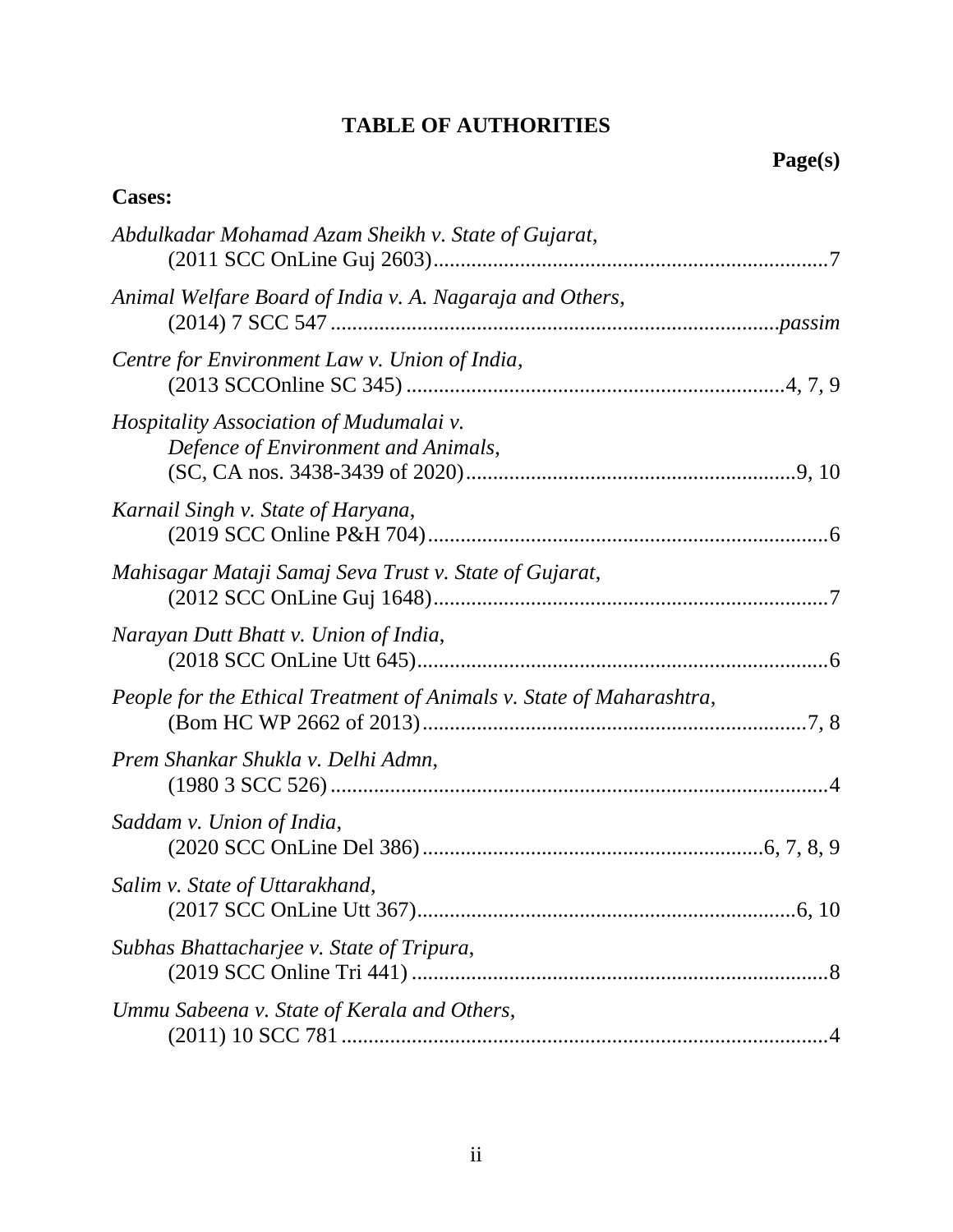## **Statutes & Other Authorities:**

| B. Reich, To Uphold the World: The message of Ashoka & Kautilya for |  |
|---------------------------------------------------------------------|--|
|                                                                     |  |
|                                                                     |  |
|                                                                     |  |
|                                                                     |  |
|                                                                     |  |
|                                                                     |  |
|                                                                     |  |
|                                                                     |  |
|                                                                     |  |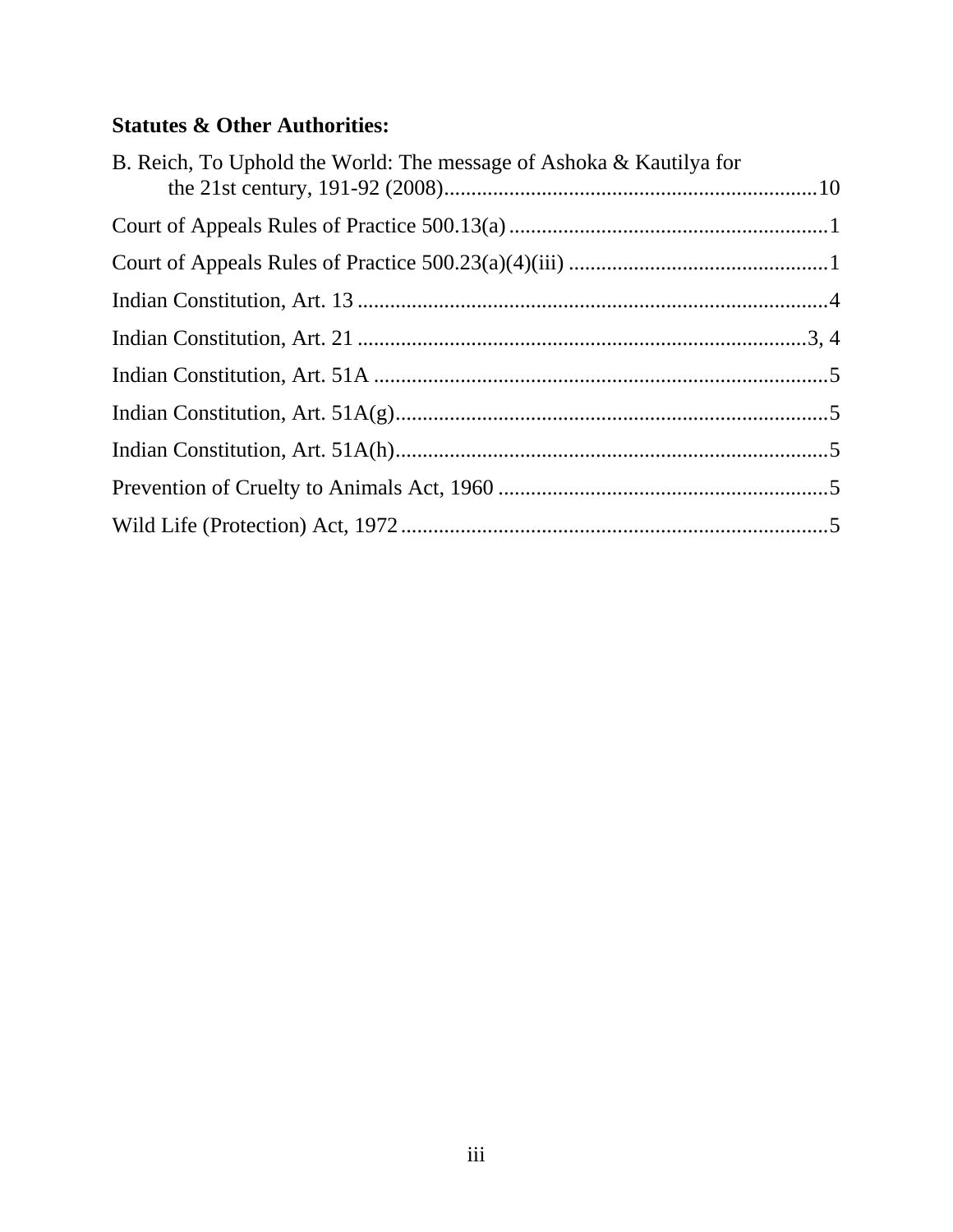#### **STATEMENT OF RELATED LITIGATION**

Pursuant to Rule 500.13(a) of the Rules of Practice of the Court of Appeals of the State of New York, Amicus states that, as of the date of the completion of this Brief, there is no related litigation pending before any court.

#### **STATEMENT OF AMICUS CURIAE**

Pursuant to Rule  $500.23(a)(4)(iii)$  of the Rules of Practice of the Court of Appeals of the State of New York, Amicus states that no party's counsel contributed content to the brief or participated in the preparation of the brief in any other manner. Petitioner-Appellant the Nonhuman Rights Project Inc. contributed money that was intended to fund preparation and submission of the brief. No person or entity, other than Petitioner-Appellant or Petitioner-Appellant's counsel, contributed money that was intended to fund preparation or submission of the brief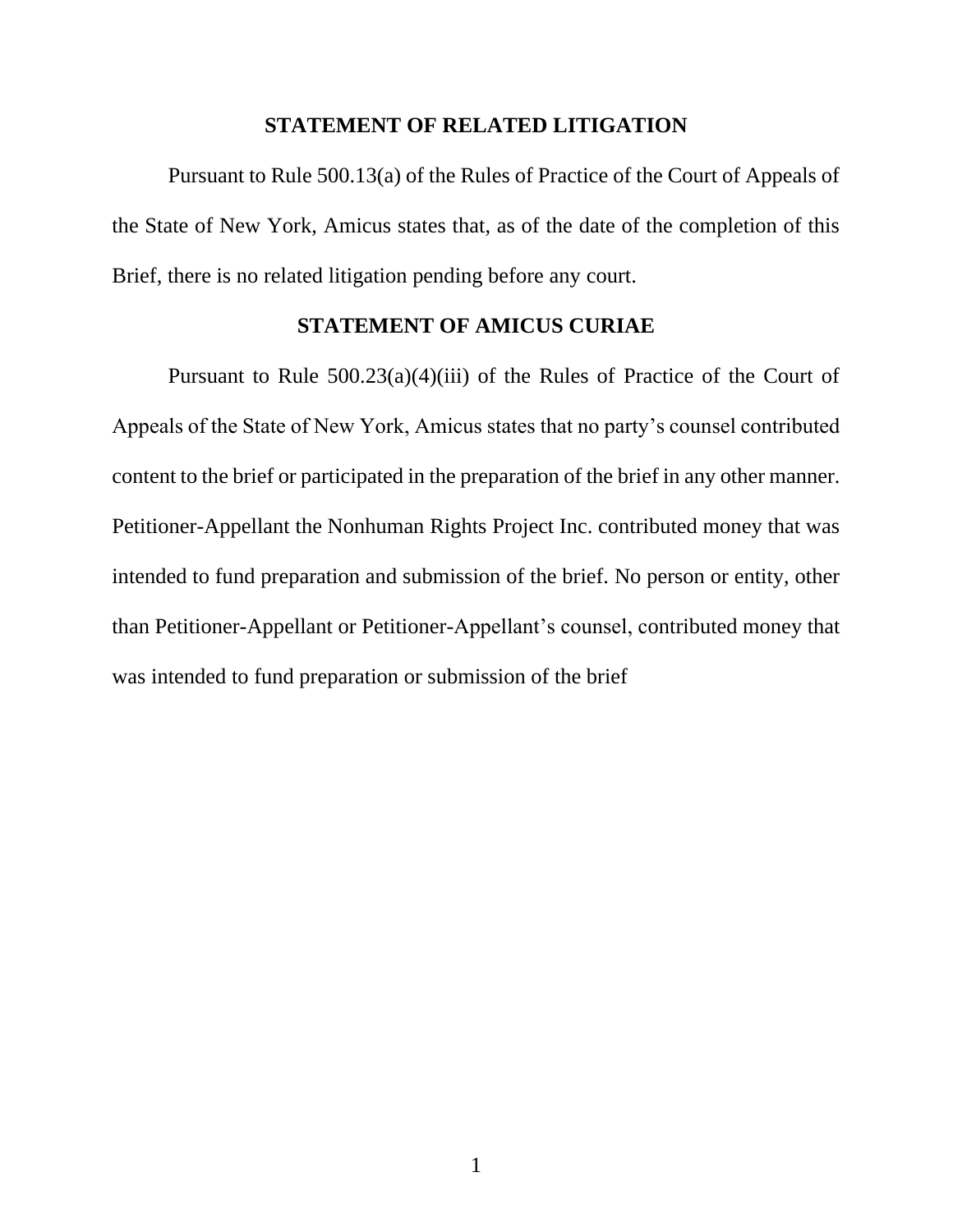#### **I. STATEMENT OF INTEREST OF** *AMICUS CURIAE*

This *amicus curiae* brief is submitted in support of the habeas corpus petition filed on behalf of Happy the elephant, who is being held captive at the Bronx Zoo under conditions that violate her fundamental rights to life, liberty, and bodily integrity.

Amicus Justice K.S. Radhakrishnan is a former judge of the Supreme Court of India. As a Supreme Court judge, he decided the landmark animal rights case *Animal Welfare Board of India v. A. Nagaraja* (2014). The case concerned the practice of "Jallikattu," a bull-racing event in which bulls were physically and mentally tortured by participants and onlookers. In his decision banning the practice, Justice Radhakrishnan recognized that all animals have a fundamental right to live with honor and dignity. The *Nagaraja* case has since been widely relied on by Indian Courts to develop India's animal rights jurisprudence.

#### **II. SUMMARY OF THE ARGUMENT**

This brief proceeds in three sections. The first section explains the relevance of Indian law to this petition, highlighting the constitutional and common law traditions shared by India and the United States. The second section summarizes Indian law on the rights of non-human persons and, in particular, elephants. This section traces the development of animal rights jurisprudence in India beyond the limited scope of constitutional and statutory texts. The third and final section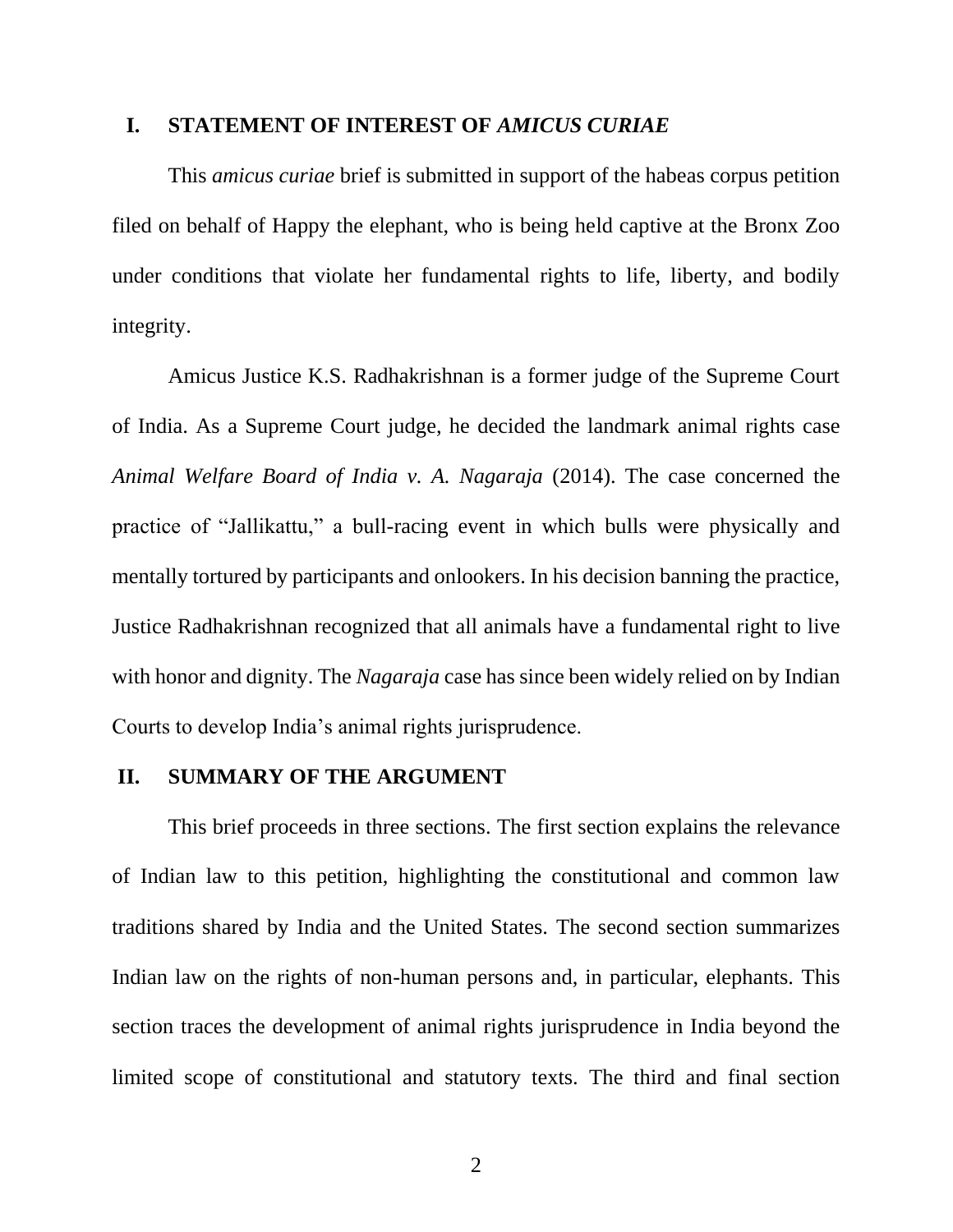identifies three jurisprudential bases for Happy's rights: natural law, environmental principles, and customs and usages.

#### **III. ARGUMENT**

#### **1. Relevance of Indian law**

#### **a. Shared common law tradition**

Indian law traces its roots to the English common law tradition. Where Constitutional and Statutory texts are silent or unclear, Indian Courts develop and clarify the law through judicial decisions. In this way, Indian Courts have recognized and enforced the fundamental rights of non-human animals. Since the United States and New York Courts follow a similar common law tradition, this Court may find Indian jurisprudence instructive.

#### **b. Shared Constitutional guarantees**

The Indian Constitution recognizes the rights to life and personal liberty as fundamental.<sup>1</sup> Judicial interpretation of these Constitutional guarantees has resulted in their extension to non-human animals, including elephants. Since the United States and New York Constitutions recognize similar rights, this Court may find Indian Courts' interpretation of these rights instructive. In India, the writ of *habeas* 

<sup>&</sup>lt;sup>1</sup> Constitution of India, Article 21 ("No person shall be deprived of his life or personal liberty except according to a procedure established by law"). Article 21 is in Part III of the Constitution, titled "Fundamental Rights."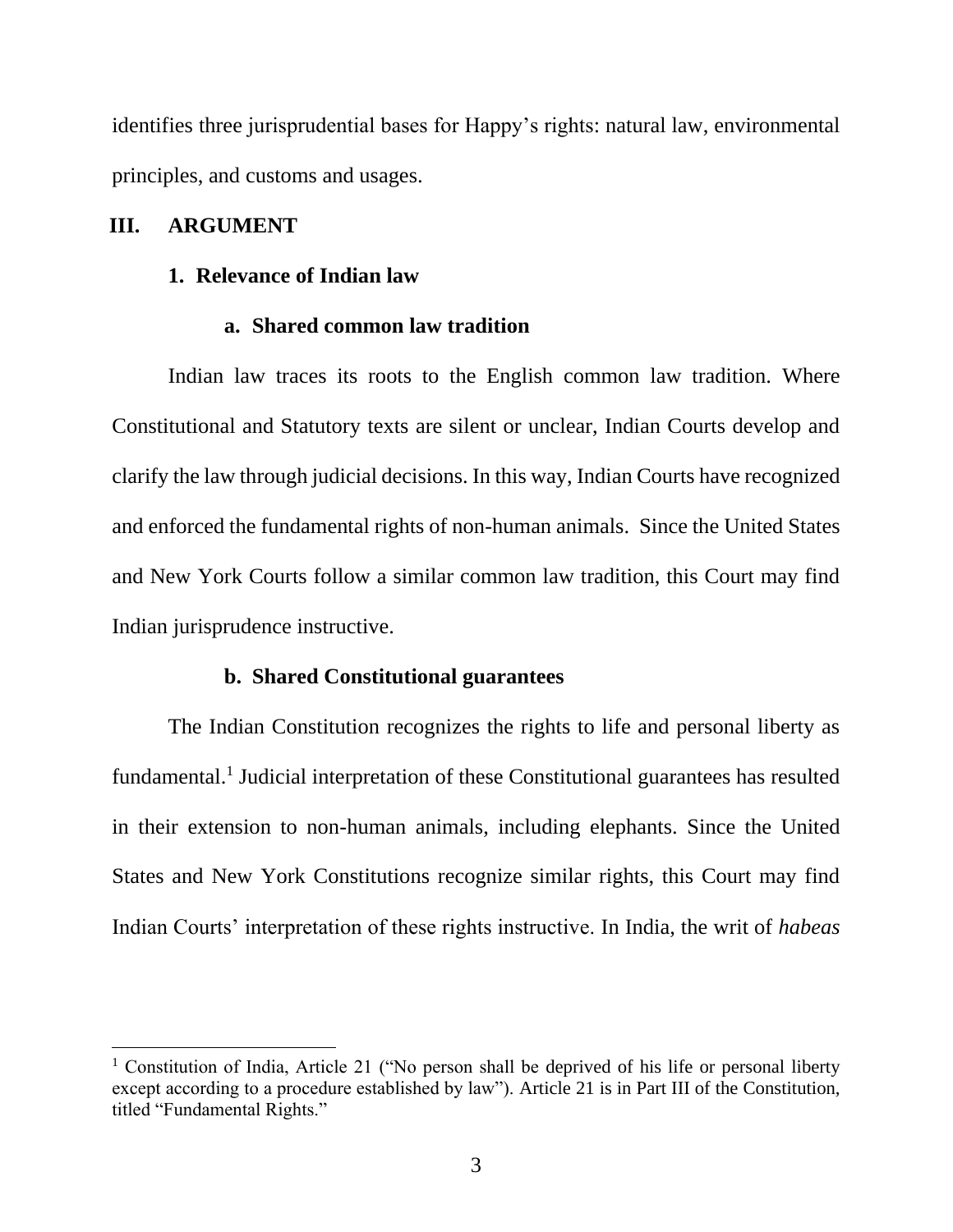corpus issues precisely for the protection of these rights.<sup>2</sup> Indeed, the Indian Supreme Court has recognized that India's *habeas corpus* jurisprudence is similar to the United States' in that it extends "beyond the orbit of release from illegal custody, into every trauma and torture on persons in legal custody."<sup>3</sup>

#### **c. Asian legal traditions should inform Happy's rights**

Happy is an Asian elephant, native to South and Southeast Asia. It is therefore only proper that her rights be determined with reference to her native legal traditions, which include Indian laws, customs, and practices.

#### **2. Summary of Indian law**

#### **a. Constitutional law**

Part III of the Indian Constitution lists the fundamental rights guaranteed by the Constitution. These rights are sacrosanct, and any law inconsistent with these rights is void.<sup>4</sup> Article 21 contains the most foundational fundamental right: the right to life and personal liberty. Article 21 dictates that "[n]o person shall be deprived of his life or personal liberty except according to a procedure established by law."

The Indian Supreme Court has interpreted this right to extend to all species, including non-human animals.<sup>5</sup> As it applies to non-human animals, the right to life

<sup>2</sup> Ummu Sabeena v. State of Kerala and Others (2011) 10 SCC 781, ¶ 15.

<sup>3</sup> Prem Shankar Shukla v. Delhi Admn (1980 3 SCC 526), ¶ 11.

<sup>4</sup> Indian Constitution, Art. 13.

<sup>5</sup> Animal Welfare Board of India v. A. Nagaraja and Others (2014) 7 SCC 547, ¶ 62; Centre for Environment Law v. Union of India (2013 SCCOnline SC 345), ¶ 41.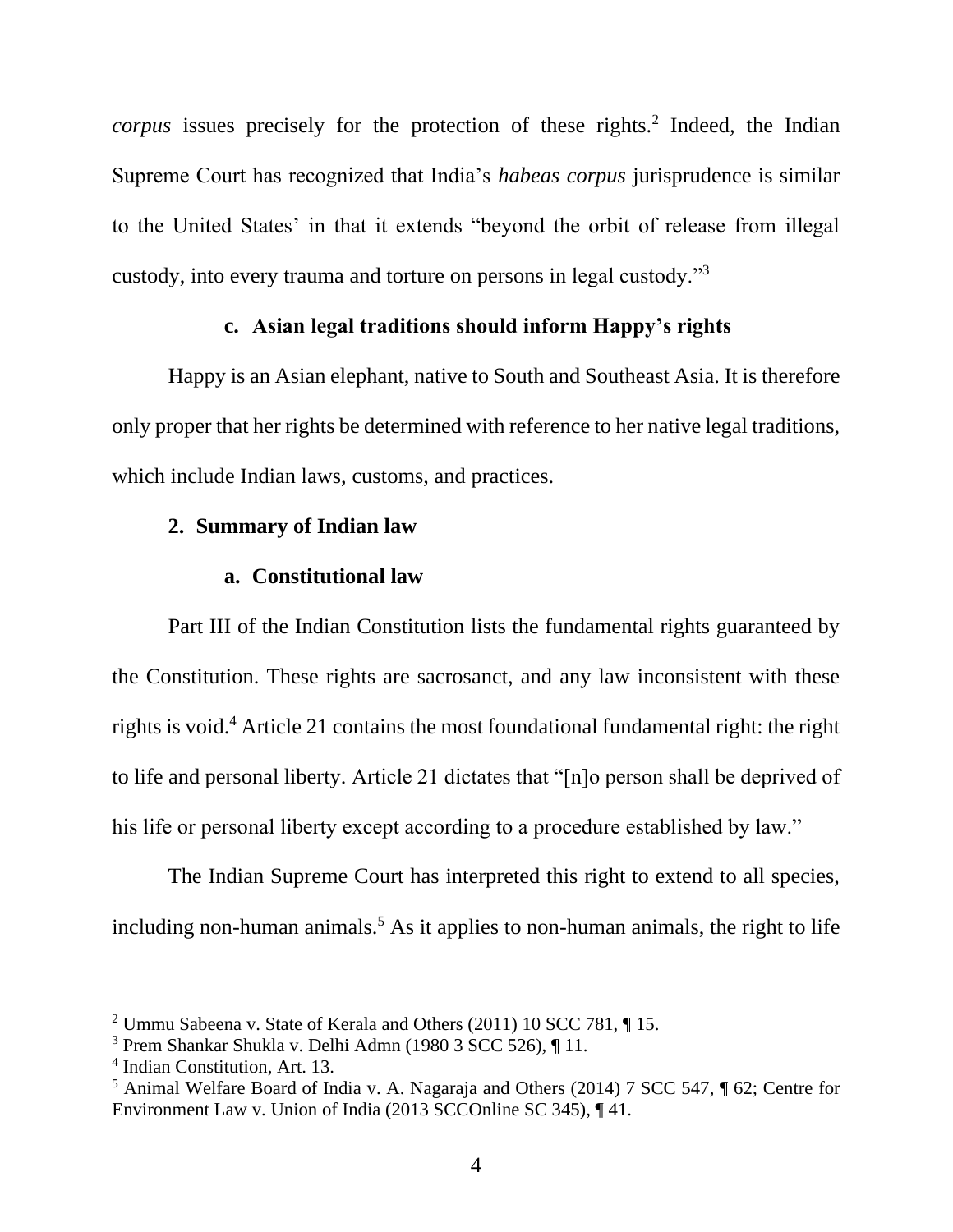guarantees "more than mere survival or existence or instrumental value for humanbeings."<sup>6</sup> Instead, it secures their right "to lead a life with some intrinsic worth, honour and dignity."<sup>7</sup>

Article 51A of the Indian Constitution lists the "fundamental duties" of all Indian citizens. While these duties are non-binding, they meaningfully inform the interpretation of other constitutional and statutory provisions and provide direction for the development of the common law.

Article  $51A(g)$  and (h) impose on Indian citizens the duties to "protect and improve the natural environment including forests, lakes, rivers and wild life, and to have compassion for living creatures" and "develop the scientific temper, humanism and the spirit of inquiry and reform." Together, these form the "magna carta" of animal rights in Indian constitutional jurisprudence.<sup>8</sup>

#### **b. Statutory law**

India also has several statutes that create limited protections for domestic and wild animals, including the Prevention of Cruelty to Animals Act, 1960 and the Wild Life (Protection) Act, 1972. However, these statutes merely regulate the capturing and killing of animals without creating substantive, enforceable rights for them. For this reason, Indian Courts have developed the common law to recognize and enforce

 $6$  Animal Welfare Board of India v. A. Nagaraja and Others (2014) 7 SCC 547,  $\sqrt{ }$  62.

 $^7$  Id.

 $8$  Id. at  $\P$  66.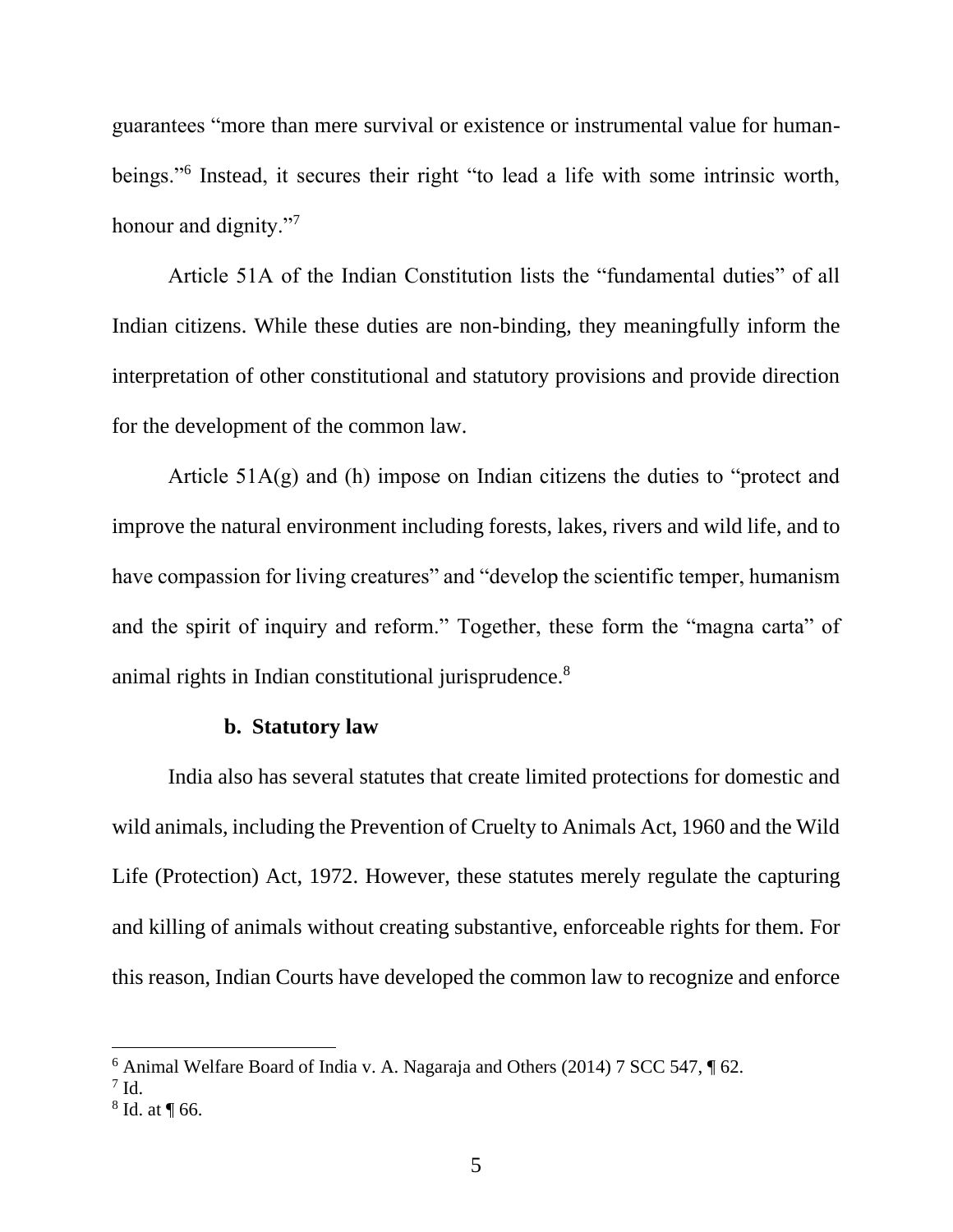the fundamental rights of animals. While these rights reflect the *principles* of the Indian Constitution and animal welfare statutes, they necessarily go beyond the plain text of these instruments.

#### **c. Common law**

Indian common law has developed to (i) recognize the Court's jurisdiction over animal rights issues, (ii) emphasize the importance of adopting an ecocentric approach to animal rights issues, and (iii) identify specific rights that non-human animals enjoy.

#### **i. Jurisdiction**

Indian Courts have applied the doctrine of *parens patriae* (parent of the people) to assume jurisdiction over cases involving the violation of the rights of nonhuman animals. Since animals are unable to protect themselves against humans, the Courts have a duty to protect animal rights.<sup>9</sup>

Several Courts have also explicitly recognized the legal personhood of animals, and in turn acknowledged their capacity to hold rights, duties, and liabilities.<sup>10</sup> In order for animals to realize these rights in practice, the Courts have

<sup>&</sup>lt;sup>9</sup> Id. at ¶ 26; Salim v. State of Uttarakhand (2017 SCC OnLine Utt 367), ¶ 19; Saddam v. Union of India (2020 SCC OnLine Del 386), ¶ 10.

<sup>&</sup>lt;sup>10</sup> Salim v. State of Uttarakhand (2017 SCC OnLine Utt 367),  $\P$  19; Narayan Dutt Bhatt v. Union of India (2018 SCC OnLine Utt 645), ¶ 99; Karnail Singh v. State of Haryana (2019 SCC Online P&H 704), ¶ 29.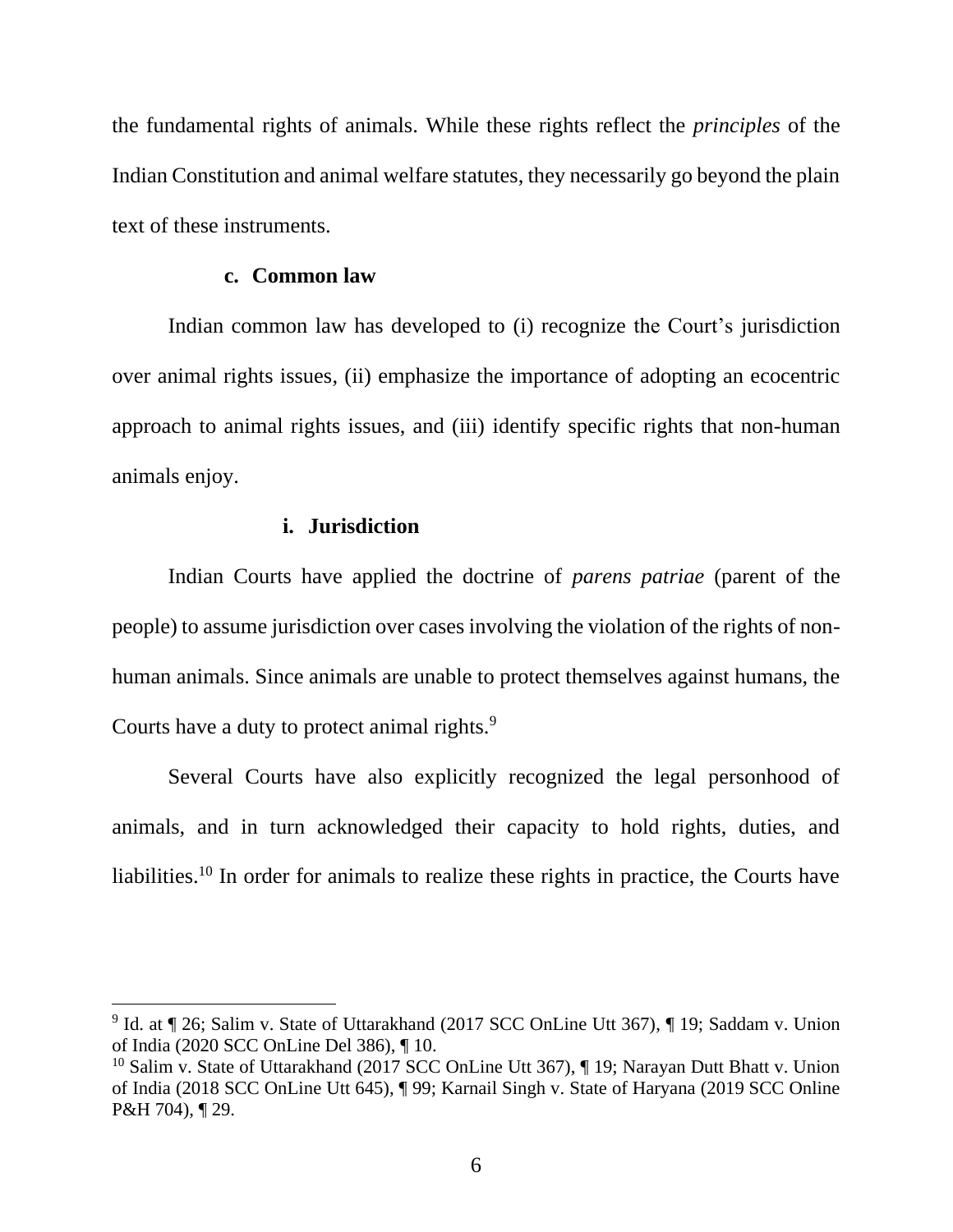designated citizens of the relevant States as *loco parentis* of the animal kingdom, having legal authority to represent and protect animals' interests.<sup>11</sup>

#### **ii. Ecocentrism**

The Indian Supreme Court has emphasized that its examination of animal rights issues must be ecocentric, focusing on the best interests of the animal in question.<sup>12</sup> This is particularly the case for endangered species,<sup>13</sup> such as Happy's.<sup>14</sup>

#### **iii. Specific rights**

Over the years, Indian Courts have recognized several rights that inhere in non-human animals, irrespective of whether these rights are statutorily recognized. These include the rights of all animals to live with honour and dignity;<sup>15</sup> of birds to move freely and fly in the sky;<sup>16</sup> the right of cattle not to be deprived of bodily liberty except in accordance with law.<sup>17</sup>

 $11$  Id.

<sup>&</sup>lt;sup>12</sup> Centre for Environment Law v. Union of India (2013 SCCOnline SC 345),  $\P$ 40; Animal Welfare Board of India v. A. Nagaraja and Others (2014) 7 SCC 547, ¶ 48; Saddam v. Union of India (2020 SCC OnLine Del 386), ¶ 11; People for the Ethical Treatment of Animals v. State of Maharashtra (Bom HC WP 2662 of 2013), ¶ 22.

<sup>&</sup>lt;sup>13</sup> Centre for Environment Law v. Union of India (2013 SCCOnline SC 345),  $\P$  40.

<sup>14</sup> https://www.worldwildlife.org/species/asian-elephant (classifying the Asian elephant as "endangered").

<sup>&</sup>lt;sup>15</sup> Animal Welfare Board of India v. A. Nagaraja and Others (2014) 7 SCC 547, ¶ 62.

<sup>&</sup>lt;sup>16</sup> Abdulkadar Mohamad Azam Sheikh v. State of Gujarat (2011 SCC OnLine Guj 2603), para 8.08, 8.11; Mohazzim.

<sup>&</sup>lt;sup>17</sup> Mahisagar Mataji Samaj Seva Trust v. State of Gujarat (2012 SCC OnLine Guj 1648).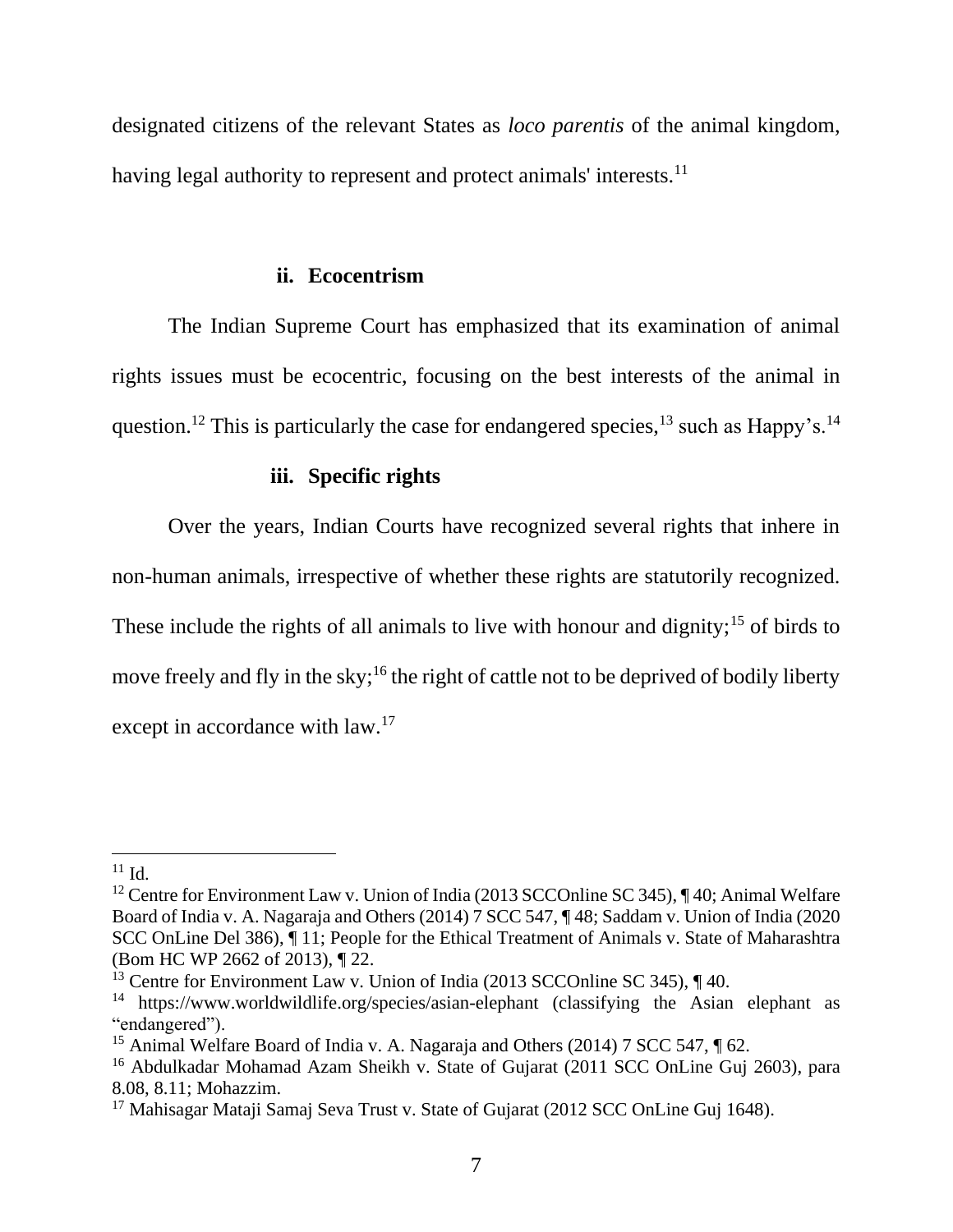With respect to elephants, Courts have recognized they are highly intelligent animals with correspondingly complex needs.<sup>18</sup> Courts have further recognized that elephants have the right to live in their natural habitat,  $19$  have access to large spaces for living, walking, and grazing,<sup>20</sup> and be in the company of other animals.<sup>21</sup>

#### **3. Jurisprudential bases for Happy's rights**

In the absence of written constitutional or statutory guarantees, I consider there to be three common law bases for this Court to recognize and enforce Happy's Rights: (a) Natural law; (b) Environmental protection principles; and (c) customs and usages.

#### **a. Natural law**

Natural law, which comprises fundamental principles of science and morality, precedes and supersedes man-made law as it may apply to non-human animals. Indian Courts have repeatedly recognized that animals' rights to life and liberty are "basic"<sup>22</sup> or "fundamental"<sup>23</sup> rights that inhere in animals by virtue of their "natural

<sup>&</sup>lt;sup>18</sup> People for the Ethical Treatment of Animals v. State of Maharashtra (Bom HC WP 2662 of 2013), ¶ 23.

 $19$  Id.

<sup>20</sup> Saddam v. Union of India (Del, 2020) (2020 SCC OnLine Del 386), ¶ 9.

<sup>&</sup>lt;sup>21</sup> https://www.barandbench.com/news/litigation/elephants-belong-to-forest-not-templekarnataka-high-court.

<sup>&</sup>lt;sup>22</sup> Subhas Bhattachariee v. State of Tripura (2019 SCC Online Tri 441),  $\P$  129.

<sup>&</sup>lt;sup>23</sup> Animal Welfare Board of India v. A. Nagaraja and Others (2014) 7 SCC 547,  $\P$  66.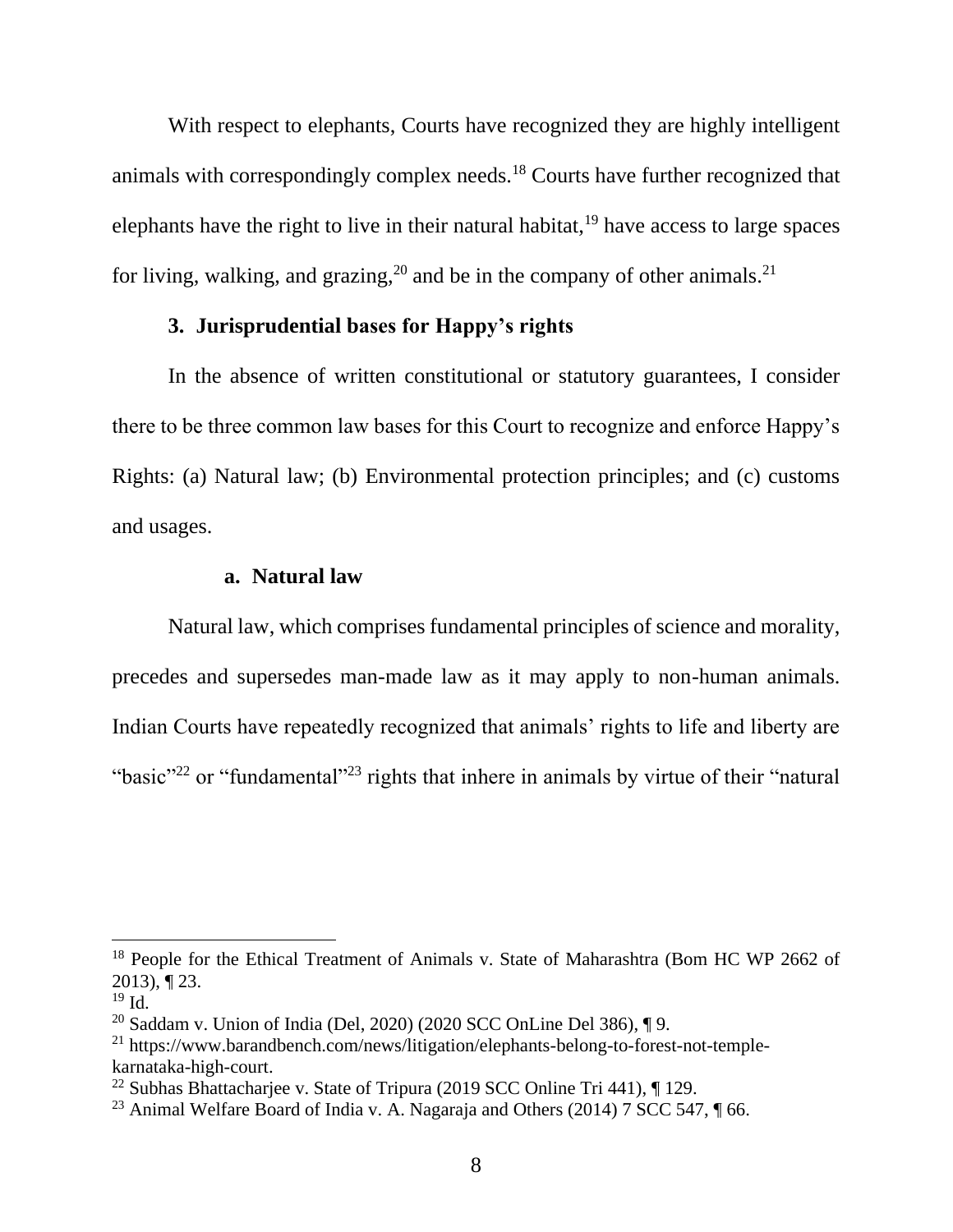characteristics."<sup>24</sup> Thus, natural law can be incorporated into the common law as a source of animal rights.

### **b. Environmental principles**

International and transnational law has generated fundamental environmental principles that are well-suited to incorporation within the common law. For instance, the Indian Supreme Court has found that the principle of "public trust" requires the State to hold land and natural resources for the benefit of the public, including nonhuman animals.<sup>25</sup>

Similarly, Indian jurisprudence has incorporated the widely recognized "precautionary principle" to pass pre-emptive orders necessary to protect the elephant population from potential degradation of their habitat.<sup>26</sup>

#### **c. Customs and usages**

In India, which forms part of Happy's native region, Elephants are recognized as environmentally and spiritually significant. Indian Courts consider this cultural significance relevant in the conferral of legal personhood on non-human entities. For instance, the Uttarakhand High Court has recognized the Yamuna and Ganga rivers

<sup>&</sup>lt;sup>24</sup> Saddam v. Union of India (2020 SCC OnLine Del 386),  $\P$  11.

<sup>&</sup>lt;sup>25</sup> Centre for Environment Law v. Union of India (2013 SCCOnline SC 345),  $\P$  41.

<sup>&</sup>lt;sup>26</sup> Hospitality Association of Mudumalai v. Defence of Environment and Animals (SC, CA nos. 3438-3439 of 2020), ¶ 40.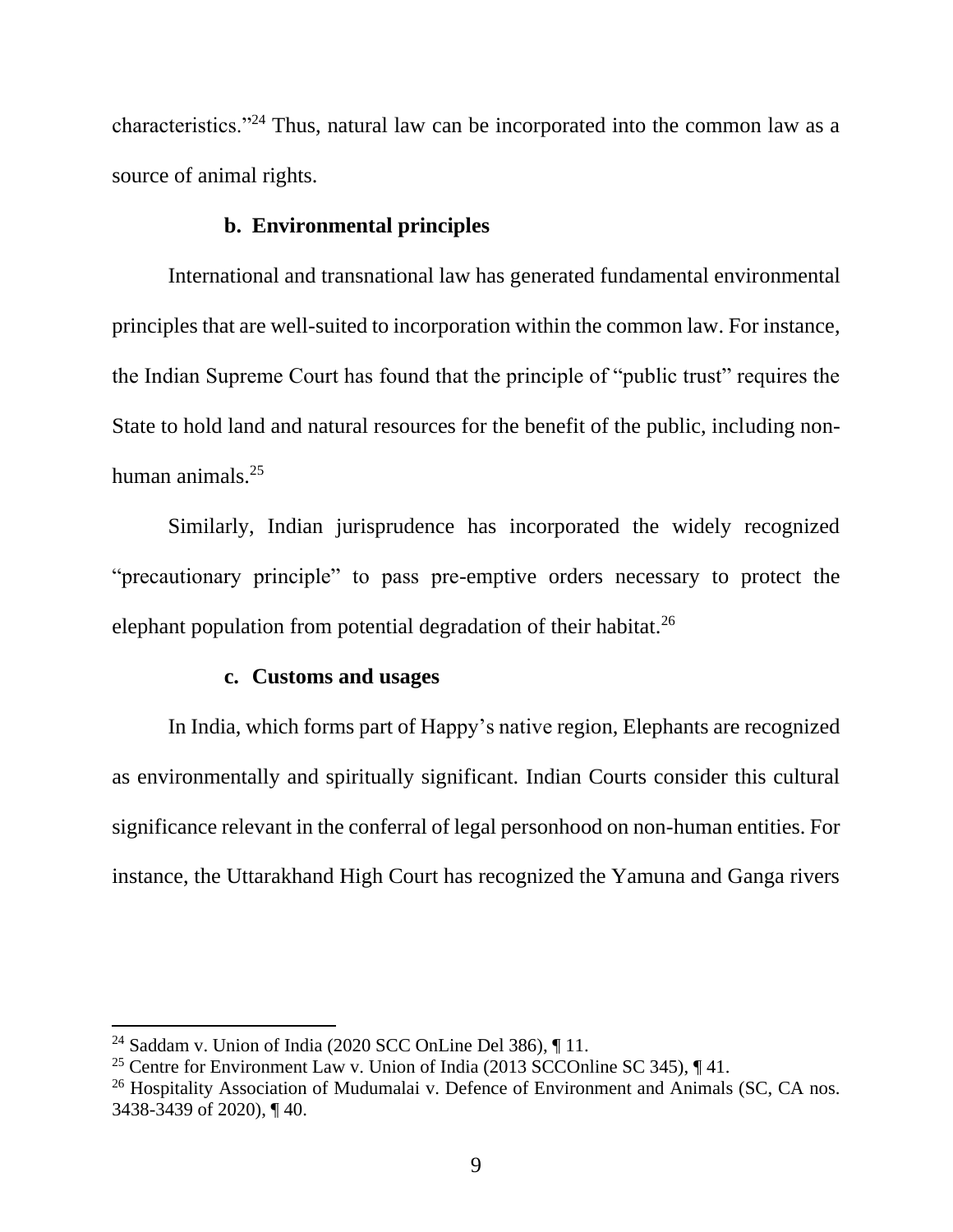as legal persons in light of their spiritual and practical significance to the local communities they sustain.<sup>27</sup>

The Indian Supreme Court has acknowledged that elephants are a "keystone species" of immense importance to the environment: they clear the forest, disperse seeds, nourish the earth with their dung, and serve as prey for apex predators.<sup>28</sup> More generally, India has a rich and longstanding tradition of protecting and recognizing the rights of non-human animals. Rock edicts from the Maurya dynasty that ruled during the third century BC articulate the basic rights of animals.<sup>29</sup> More recently, the Indian Supreme Court has recognized that the elephant is "a figure of traditional cultural relevance."<sup>30</sup>

These customs and usages from Happy's native region may inform this Court's determination of her rights.

#### **IV. CONCLUSION**

Indian common law has developed to recognize the basic rights of non-human animals, notwithstanding the absence of these rights in India's Constitutional and statutory texts. These rights have been located in natural law, environmental

<sup>&</sup>lt;sup>27</sup> Salim v. State of Uttarakhand (2017 SCC OnLine Utt 367),  $\P$  17.

<sup>&</sup>lt;sup>28</sup> Hospitality Association of Mudumalai v. Defence of Environment and Animals (SC, CA nos. 3438-3439 of 2020), ¶ 34.

<sup>&</sup>lt;sup>29</sup> B.Reich, To Uphold the World: The message of Ashoka & Kautilya for the  $21<sup>st</sup>$  century, 191-92 (2008).

<sup>&</sup>lt;sup>30</sup> Hospitality Association of Mudumalai v. Defence of Environment and Animals (SC, CA nos. 3438-3439 of 2020), ¶ 5.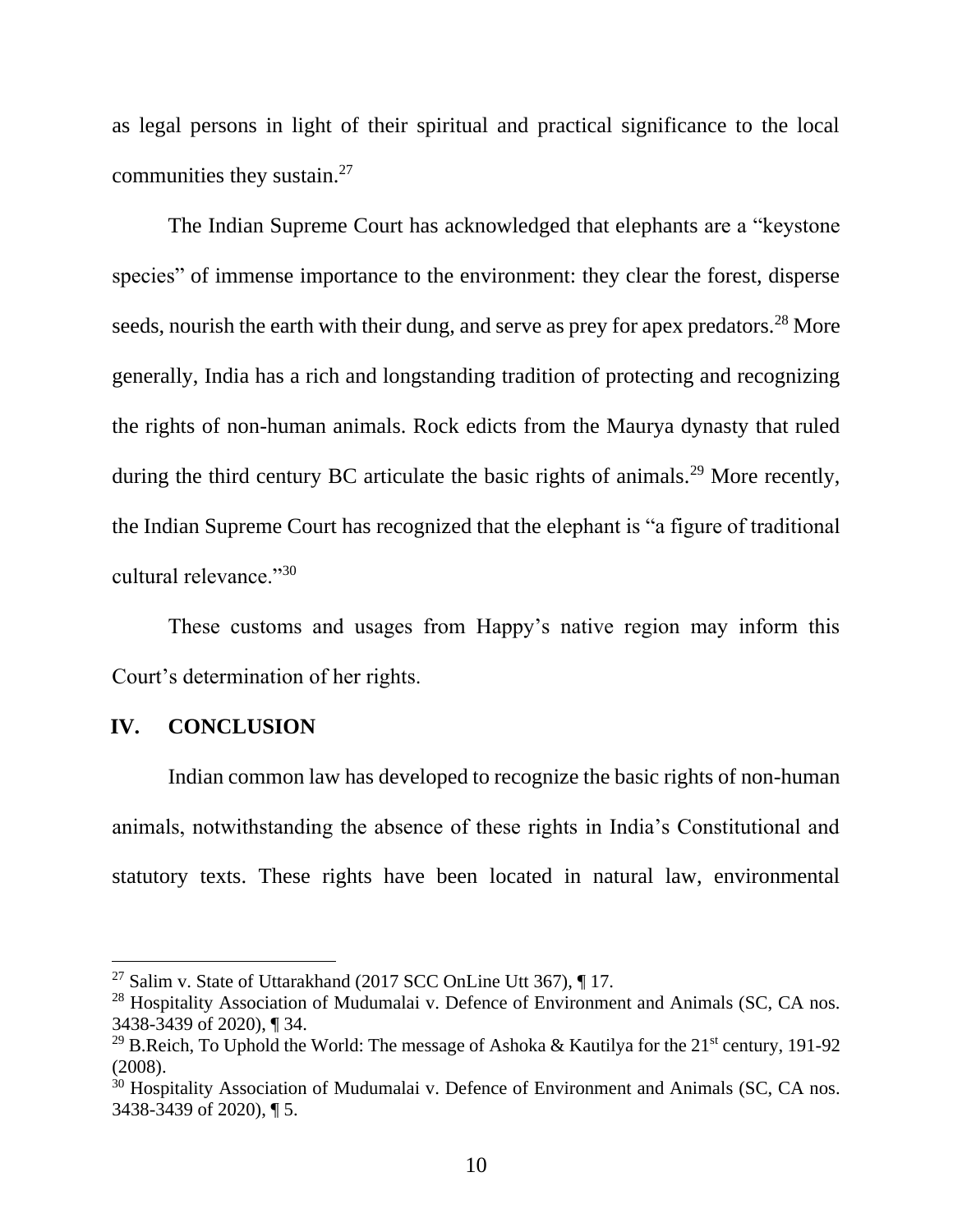principles, and customs and usages. The most fundamental of these rights are the rights to life and liberty. Happy's solitary and unnatural confinement in a small, concrete space deprives her of these fundamental rights. The common law is sufficiently flexible and progressive to remedy this deprivation.

Dated: April 8, 2022 Respectfully submitted,

By:  $\mu \sim \pi$ ha Jain 3435 R St. NW, Apt 22 Washington, DC 20007 Tel.: (617) 386-3310 isha.j95@gmail.com *Attorney for Amicus Curiae* 31

<sup>&</sup>lt;sup>31</sup> Thanks are owed to Sahana Ramdas and Sonia Shad for assisting with research for this brief.